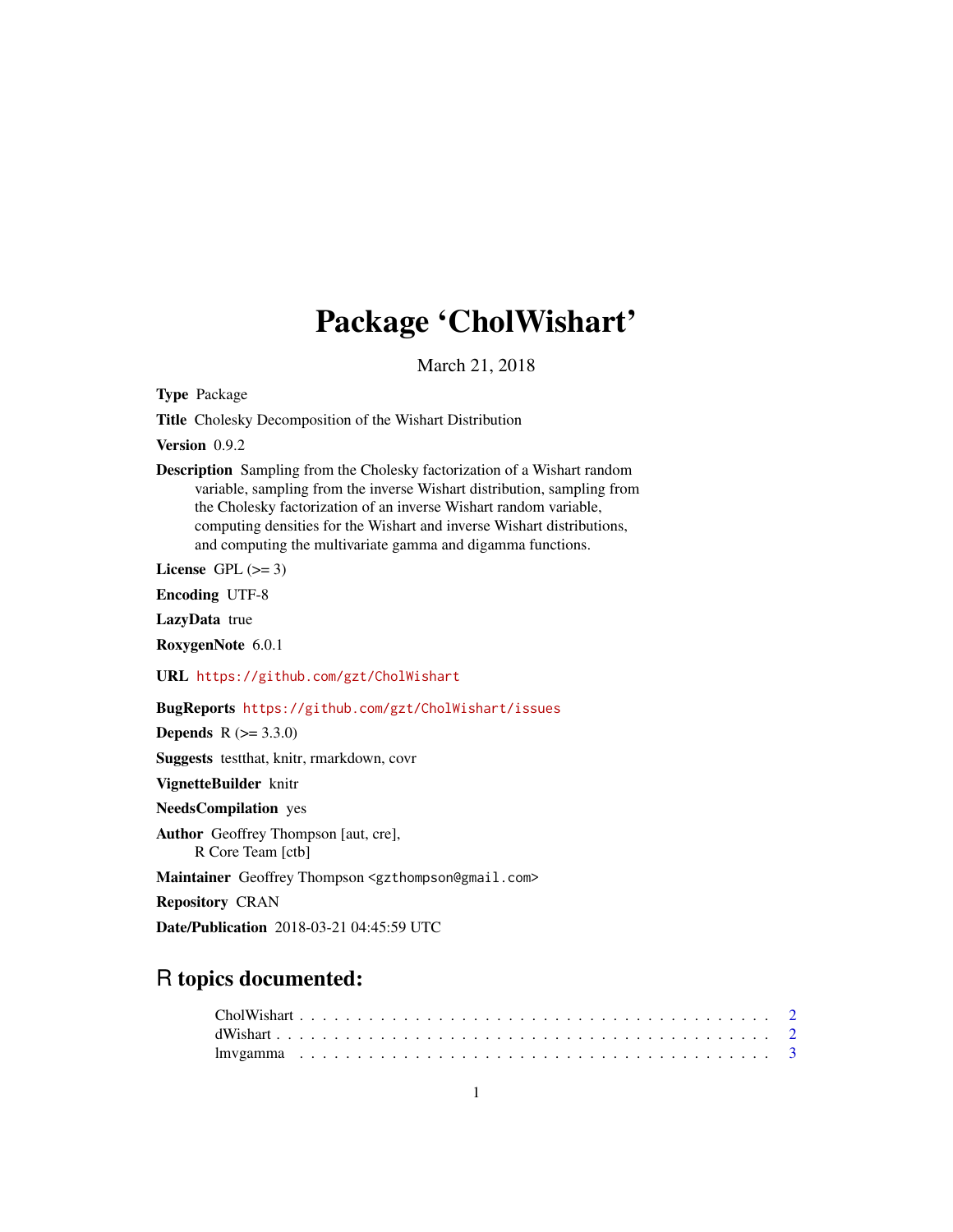#### <span id="page-1-0"></span>2 dWishart 2012 and 2013 and 2014 and 2014 and 2014 and 2014 and 2014 and 2014 and 2014 and 2014 and 2014 and 2014 and 2014 and 2014 and 2014 and 2014 and 2014 and 2014 and 2014 and 2014 and 2014 and 2014 and 2014 and 2014

| Index |  |  |  | $\blacksquare$ |
|-------|--|--|--|----------------|
|       |  |  |  |                |
|       |  |  |  |                |
|       |  |  |  |                |
|       |  |  |  |                |

|  | CholWishart |
|--|-------------|
|  |             |

Cholesky Factor of a Wishart or Inverse Wishart

#### Description

A package for fast computation of various functions related to the Wishart distribution, such as sampling from the Cholesky factor of the Wishart, sampling from the inverse Wishart, sampling from the Cholesky factor of the inverse Wishart, computing densities for the Wishart and inverse Wishart, and computing the multivariate gamma and digamma functions. Many of these functions are written in C to maximize speed.

dWishart *Density for Random Wishart Distributed Matrices*

# Description

Compute the density of an observation of a random Wishart distributed matrix (dWishart) or an observation from the inverse Wishart distribution (dInvWishart).

#### Usage

 $dWishart(x, df, Sigma, log = TRUE)$ 

dInvWishart(x, df, Sigma, log = TRUE)

# Arguments

| $\mathsf{x}$ | positive definite $p \times p$ observations for density estimation - either one matrix or<br>a 3-D array. |
|--------------|-----------------------------------------------------------------------------------------------------------|
| df           | numeric parameter, "degrees of freedom".                                                                  |
| Sigma        | positive definite $p \times p$ "scale" matrix, the matrix parameter of the distribution.                  |
| log          | logical, whether to return value on the log scale.                                                        |

### Details

Note there are different ways of parameterizing the Inverse Wishart distribution, so check which one you need. Here, If  $X \sim IW_p(\Sigma, \nu)$  then  $X^{-1} \sim W_p(\Sigma^{-1}, \nu)$ . Dawid (1981) has a different definition: if  $X \sim W_p(\Sigma^{-1}, \nu)$  and  $\nu > p - 1$ , then  $X^{-1} = Y \sim IW(\Sigma, \delta)$ , where  $\delta = \nu - p + 1$ .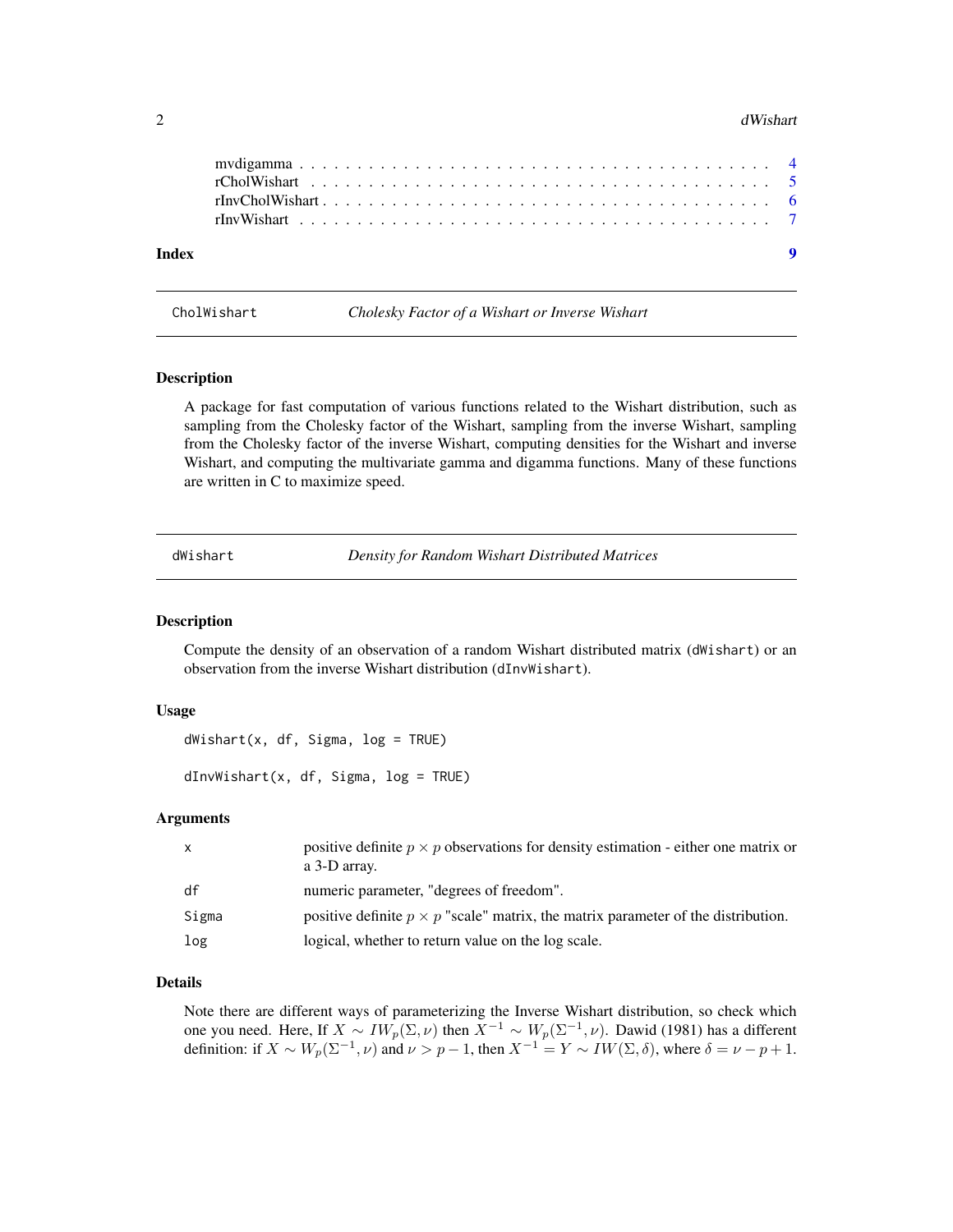# <span id="page-2-0"></span>lmvgamma 3

# Value

Density or log of density

# Functions

• dInvWishart: density for the inverse Wishart distribution.

# References

Dawid, A. (1981). Some Matrix-Variate Distribution Theory: Notational Considerations and a Bayesian Application. *Biometrika*, 68(1), 265-274. doi: [10.2307/2335827](http://doi.org/10.2307/2335827)

Gupta, A. K. and D. K. Nagar (1999). *Matrix variate distributions*. Chapman and Hall.

Mardia, K. V., J. T. Kent, and J. M. Bibby (1979) *Multivariate Analysis*, London: Academic Press.

# Examples

```
set.seed(20180222)
A <- rWishart(1,10,diag(4))[,,1]
A
dWishart(x = A, df = 10, Sigma = diag(4), log=TRUE)dInvWishart(x = solve(A), df = 10, Sigma = diag(4), log=TRUE)
```
lmvgamma *Multivariate Gamma Function*

# <span id="page-2-1"></span>Description

A special mathematical function related to the gamma function, generalized for multivariate gammas. lmvgamma if the log of the multivariate gamma, mvgamma.

The multivariate gamma function for a dimension p is defined as:

$$
\Gamma_p(a) = \pi^{p(p-1)/4} \prod_j j = 1^p \Gamma[a + (1-j)/2]
$$

For  $p = 1$ , this is the same as the usual gamma function.

#### Usage

lmvgamma(x, p)

mvgamma(x, p)

# Arguments

|   | non-negative numeric vector, matrix, or array  |
|---|------------------------------------------------|
| p | positive integer, dimension of a square matrix |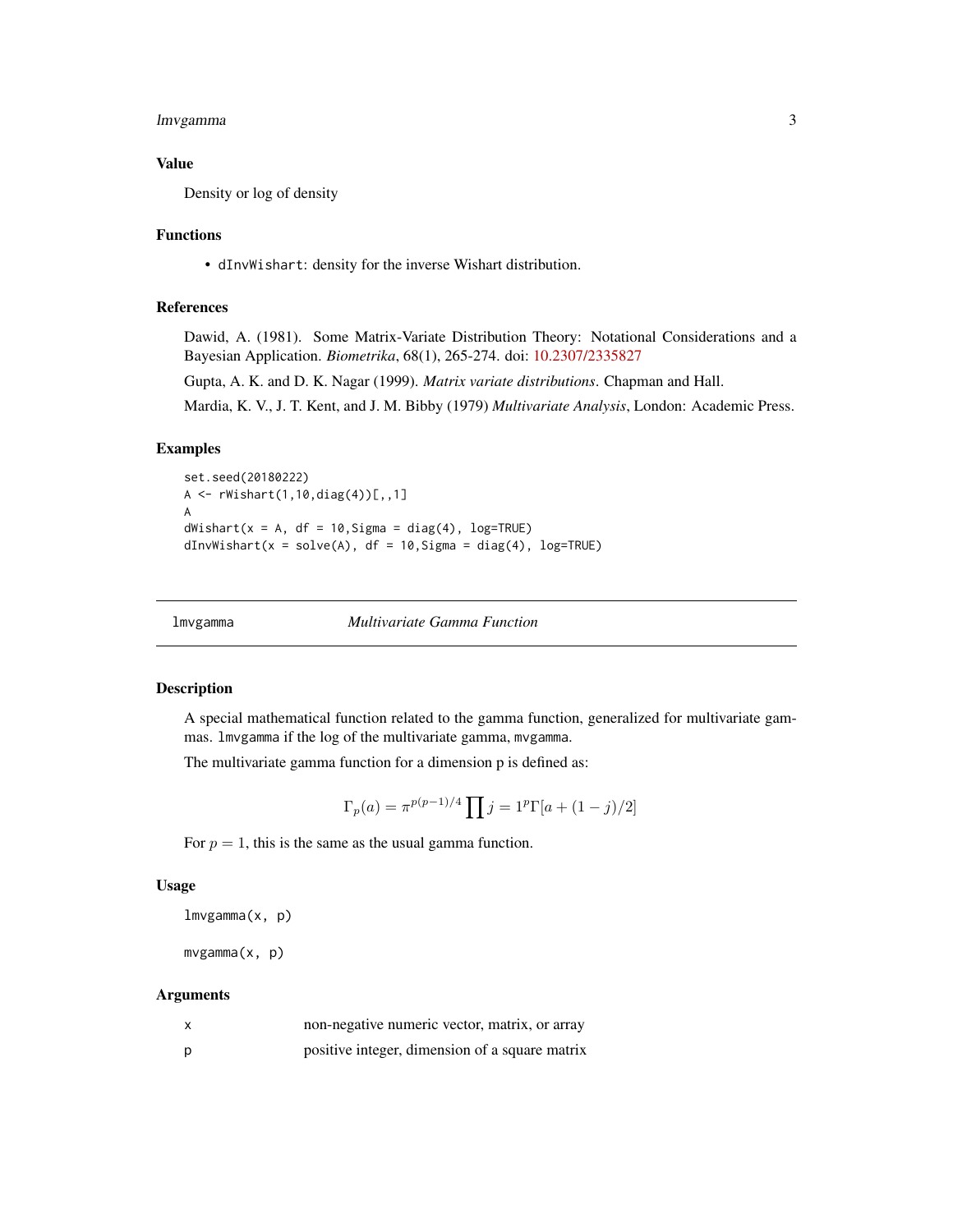# <span id="page-3-0"></span>Value

For lmvgamma log of multivariate gamma of dimension p for each entry of x. For non-log variant, use mvgamma.

# Functions

• mvgamma: Multivariate gamma function.

# References

A. K. Gupta and D. K. Nagar 1999. *Matrix variate distributions*. Chapman and Hall.

Multivariate gamma function. In *Wikipedia, The Free Encyclopedia*,from [https://en.wikipedia.](https://en.wikipedia.org/w/index.php?title=Multivariate_gamma_function&oldid=808084916) [org/w/index.php?title=Multivariate\\_gamma\\_function&oldid=808084916](https://en.wikipedia.org/w/index.php?title=Multivariate_gamma_function&oldid=808084916)

# See Also

[gamma](#page-0-0) and [lgamma](#page-0-0)

# Examples

```
lgamma(1:12)
lmvgamma(1:12,1)
mvgamma(1:12,1)
gamma(1:12)
```
mvdigamma *Multivariate Digamma Function*

# Description

A special mathematical function related to the gamma function, generalized for multivariate distributions. The multivariate digamma function is the derivative of the log of the multivariate gamma function; for  $p = 1$  it is the same as the univariate digamma function.

$$
\psi_p(a) = \sum_{i=1}^p \psi(a + (1 - i)/2)
$$

where  $\psi$  is the univariate digamma function (the derivative of the log-gamma function).

# Usage

mvdigamma(x, p)

#### **Arguments**

| non-negative numeric vector, matrix, or array  |
|------------------------------------------------|
| positive integer, dimension of a square matrix |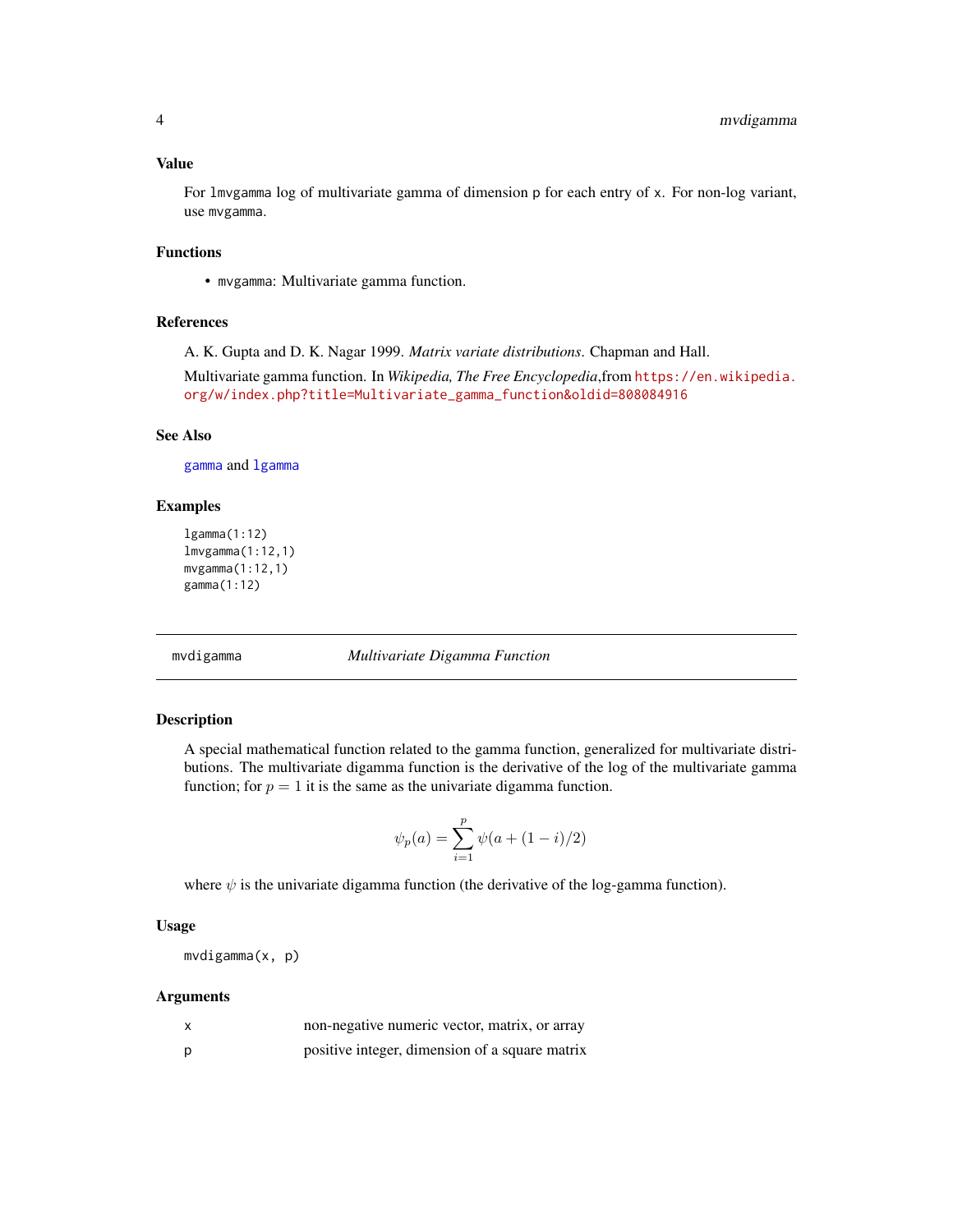#### <span id="page-4-0"></span>rCholWishart 5

# Value

vector of values of multivariate digamma function.

# References

A. K. Gupta and D. K. Nagar 1999. *Matrix variate distributions*. Chapman and Hall.

Multivariate gamma function. In *Wikipedia, The Free Encyclopedia*,from [https://en.wikipedia.](https://en.wikipedia.org/w/index.php?title=Multivariate_gamma_function&oldid=808084916) [org/w/index.php?title=Multivariate\\_gamma\\_function&oldid=808084916](https://en.wikipedia.org/w/index.php?title=Multivariate_gamma_function&oldid=808084916)

# See Also

[gamma](#page-0-0), [lgamma](#page-0-0), [digamma](#page-0-0), and [mvgamma](#page-2-1)

# Examples

digamma(1:10) mvdigamma(1:10,1)

<span id="page-4-1"></span>rCholWishart *Cholesky Factor of Random Wishart Distributed Matrices*

# Description

Generate n random matrices, distributed according to the Cholesky factorization of a Wishart distribution with parameters Sigma and df,  $W_p(Sigma, df)$  (known as the Bartlett decomposition in the context of Wishart random matrices).

#### Usage

rCholWishart(n, df, Sigma)

#### Arguments

|       | integer sample size.                                                                     |
|-------|------------------------------------------------------------------------------------------|
| df    | numeric parameter, "degrees of freedom".                                                 |
| Sigma | positive definite $p \times p$ "scale" matrix, the matrix parameter of the distribution. |

# Value

a numeric array, say R, of dimension  $p \times p \times n$ , where each R[,,i] is a Cholesky decomposition of a sample from the Wishart distribution  $W_p(Sigma, df)$ . Based on a modification of the existing code for the rWishart function.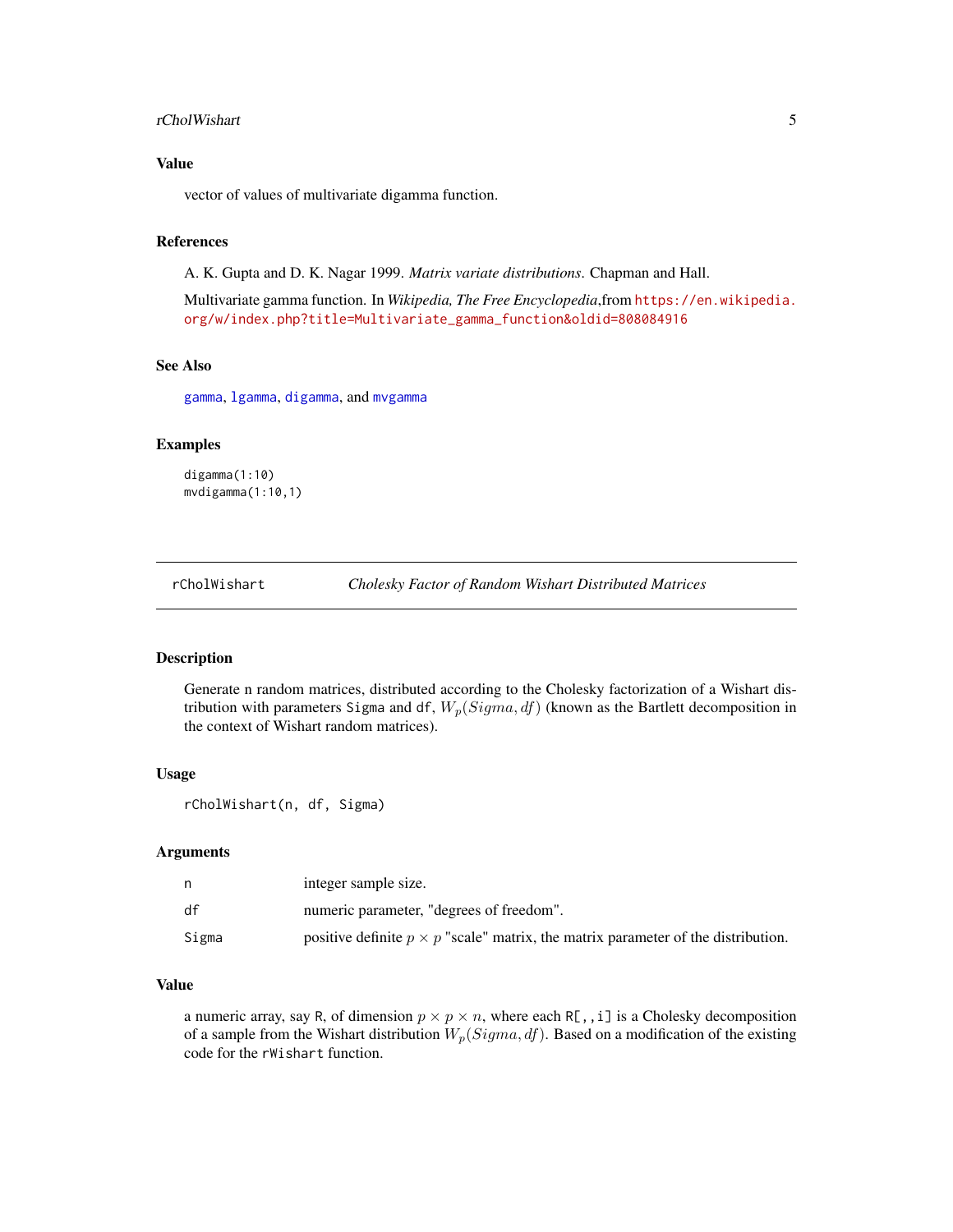# <span id="page-5-0"></span>References

Anderson, T. W. (2003). *An Introduction to Multivariate Statistical Analysis* (3rd ed.). Hoboken, N. J.: Wiley Interscience.

Mardia, K. V., J. T. Kent, and J. M. Bibby (1979) *Multivariate Analysis*, London: Academic Press. A. K. Gupta and D. K. Nagar 1999. *Matrix variate distributions*. Chapman and Hall.

# See Also

[rWishart](#page-0-0), [rInvCholWishart](#page-5-1)

# Examples

```
# How it is parameterized:
set.seed(20180211)
A <- rCholWishart(1,10,3*diag(5))[,,1]
A
set.seed(20180211)
B <- rInvCholWishart(1,10,1/3*diag(5))[,,1]
B
crossprod(A) %*% crossprod(B)
set.seed(20180211)
C \leftarrow \text{chol}(\text{stats}::\text{rWishart}(1,10,3*\text{diag}(5))[0,1])C
```
<span id="page-5-1"></span>rInvCholWishart *Cholesky Factor of Random Inverse Wishart Distributed Matrices*

# Description

Generate n random matrices, distributed according to the Cholesky factor of an inverse Wishart distribution with parameters Sigma and df,  $W_p(Sigma, df)$ .

Note there are different ways of parameterizing the Inverse Wishart distribution, so check which one you need. Here, If  $X \sim IW_p(\Sigma, \nu)$  then  $X^{-1} \sim W_p(\Sigma^{-1}, \nu)$ . Dawid (1981) has a different definition: if  $X \sim W_p(\Sigma^{-1}, \nu)$  and  $\nu > p - 1$ , then  $X^{-1} = Y \sim IW(\Sigma, \delta)$ , where  $\delta = \nu - p + 1$ .

# Usage

```
rInvCholWishart(n, df, Sigma)
```
# **Arguments**

|       | integer sample size.                                                                     |
|-------|------------------------------------------------------------------------------------------|
| df    | numeric parameter, "degrees of freedom".                                                 |
| Sigma | positive definite $p \times p$ "scale" matrix, the matrix parameter of the distribution. |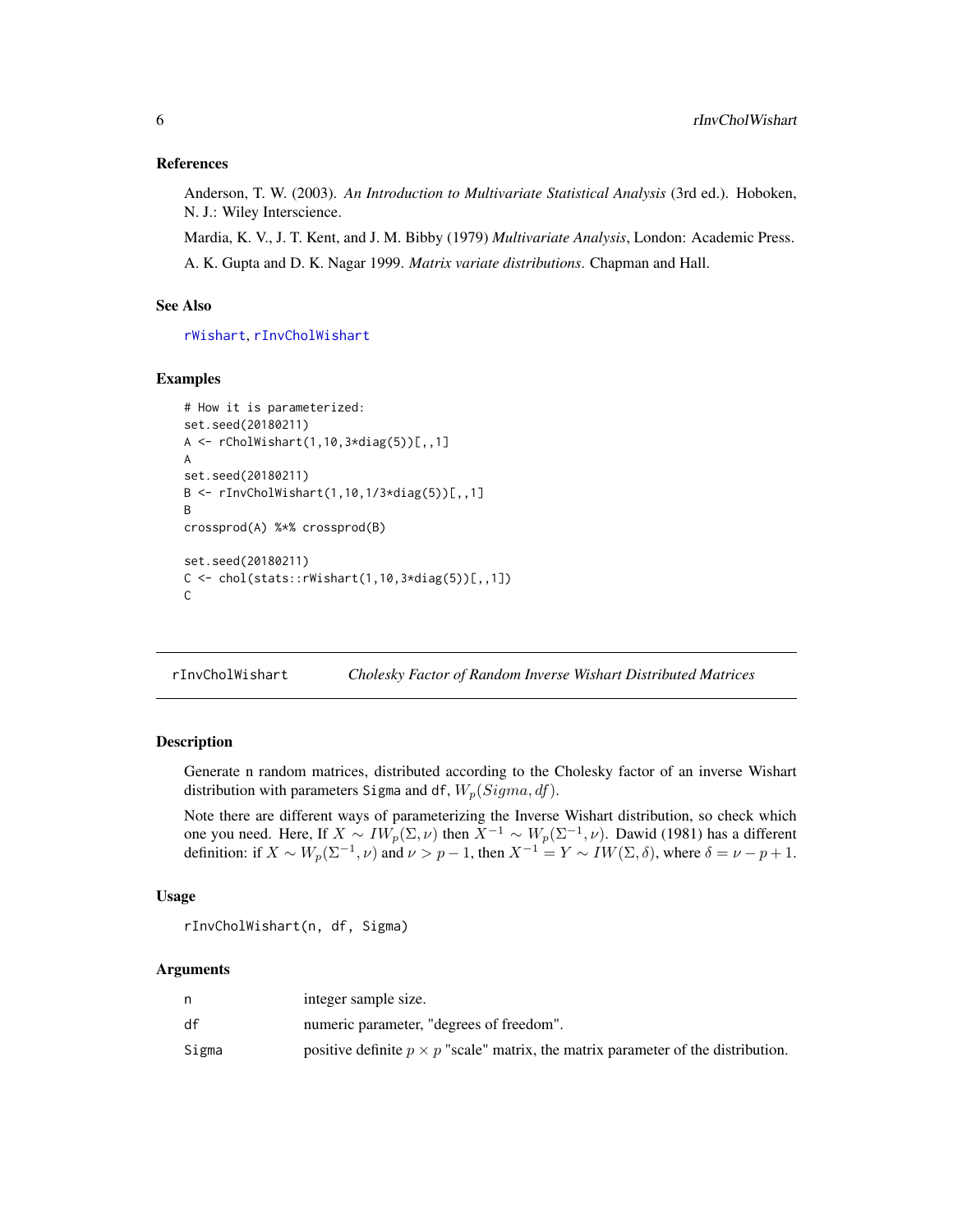#### <span id="page-6-0"></span>rInvWishart 7

#### Value

a numeric array, say R, of dimension  $p \times p \times n$ , where each R[,,i] is a Cholesky decomposition of a realization of the Wishart distribution  $W_p(Sigma, df)$ . Based on a modification of the existing code for the rWishart function

# References

Anderson, T. W. (2003). *An Introduction to Multivariate Statistical Analysis* (3rd ed.). Hoboken, N. J.: Wiley Interscience.

Dawid, A. (1981). Some Matrix-Variate Distribution Theory: Notational Considerations and a Bayesian Application. *Biometrika*, 68(1), 265-274. doi: [10.2307/2335827](http://doi.org/10.2307/2335827)

Gupta, A. K. and D. K. Nagar (1999). *Matrix variate distributions*. Chapman and Hall.

Mardia, K. V., J. T. Kent, and J. M. Bibby (1979) *Multivariate Analysis*, London: Academic Press.

# See Also

[rWishart](#page-0-0) and [rCholWishart](#page-4-1)

# Examples

```
# How it is parameterized:
set.seed(20180211)
A <- rCholWishart(1,10,3*diag(5))[,,1]
A
set.seed(20180211)
B \leq -rInvCholWishart(1,10,1/3*diag(5))[,,1]
B
crossprod(A) %*% crossprod(B)
set.seed(20180211)
C \leq - \text{chol}(stats::rWishart(1,10,3*diag(5))[1,1])C
```
rInvWishart *Random Inverse Wishart Distributed Matrices*

# Description

Generate n random matrices, distributed according to the inverse Wishart distribution with parameters Sigma and df,  $W_p(Sigma, df)$ .

Note there are different ways of parameterizing the Inverse Wishart distribution, so check which one you need. Here, If  $X \sim IW_p(\Sigma, \nu)$  then  $X^{-1} \sim W_p(\Sigma^{-1}, \nu)$ . Dawid (1981) has a different definition: if  $X \sim W_p(\Sigma^{-1}, \nu)$  and  $\nu > p - 1$ , then  $X^{-1} = Y \sim IW(\Sigma, \delta)$ , where  $\delta = \nu - p + 1$ .

#### Usage

rInvWishart(n, df, Sigma)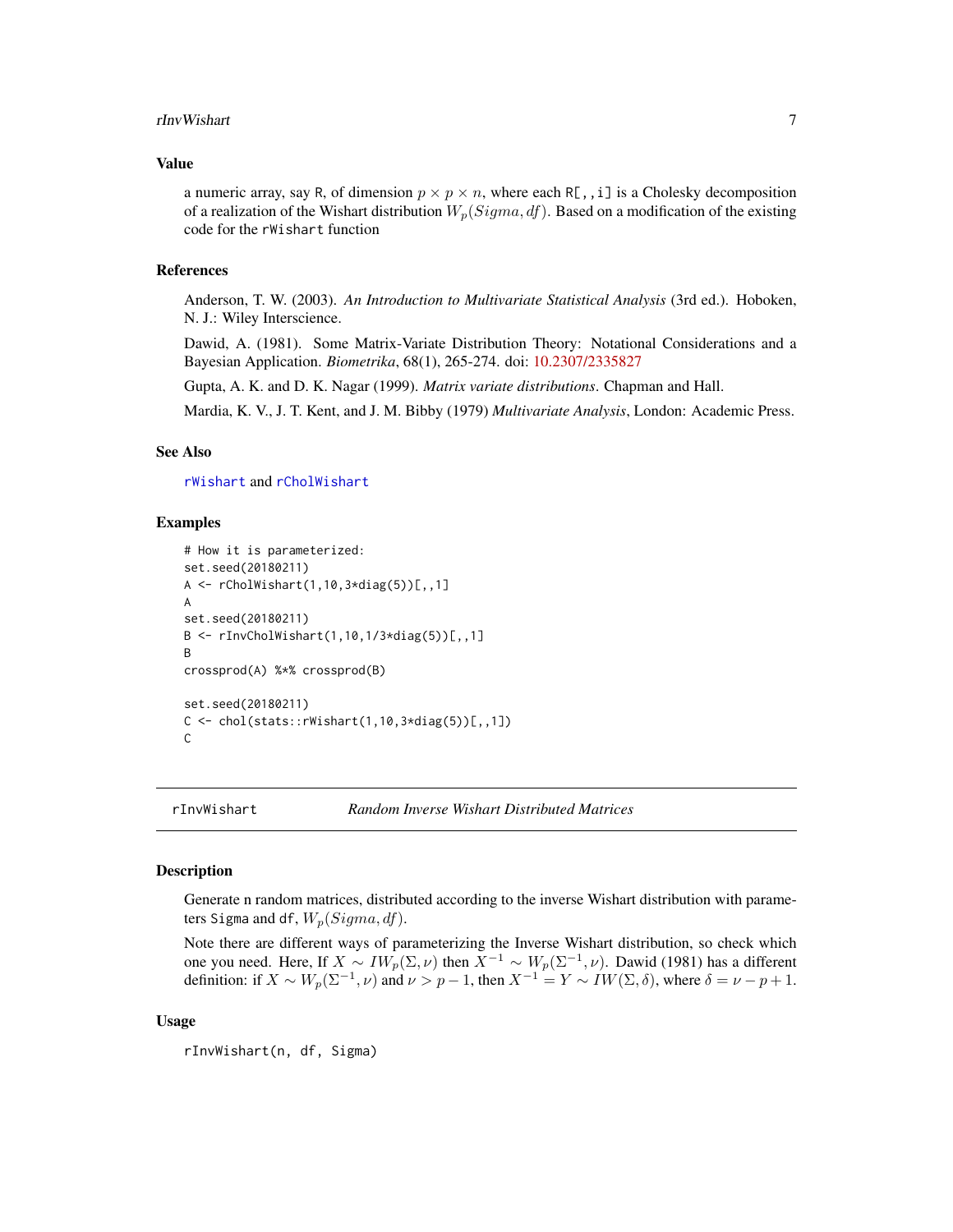#### <span id="page-7-0"></span>Arguments

|       | integer sample size.                                                                     |
|-------|------------------------------------------------------------------------------------------|
| df    | numeric parameter, "degrees of freedom".                                                 |
| Sigma | positive definite $p \times p$ "scale" matrix, the matrix parameter of the distribution. |

# Value

a numeric array, say R, of dimension  $p \times p \times n$ , where each R[,,i] is a realization of the inverse Wishart distribution  $IW_p(Sigma, df)$ . Based on a modification of the existing code for the rWishart function.

# References

Dawid, A. (1981). Some Matrix-Variate Distribution Theory: Notational Considerations and a Bayesian Application. *Biometrika*, 68(1), 265-274. doi: [10.2307/2335827](http://doi.org/10.2307/2335827)

Gupta, A. K. and D. K. Nagar (1999). *Matrix variate distributions*. Chapman and Hall.

Mardia, K. V., J. T. Kent, and J. M. Bibby (1979) *Multivariate Analysis*, London: Academic Press.

# See Also

[rWishart](#page-0-0), [rCholWishart](#page-4-1), and [rInvCholWishart](#page-5-1)

# Examples

```
set.seed(20180221)
A<-rInvWishart(1,10,5*diag(5))[,,1]
set.seed(20180221)
B<-rWishart(1,10,.2*diag(5))[,,1]
```
A %\*% B